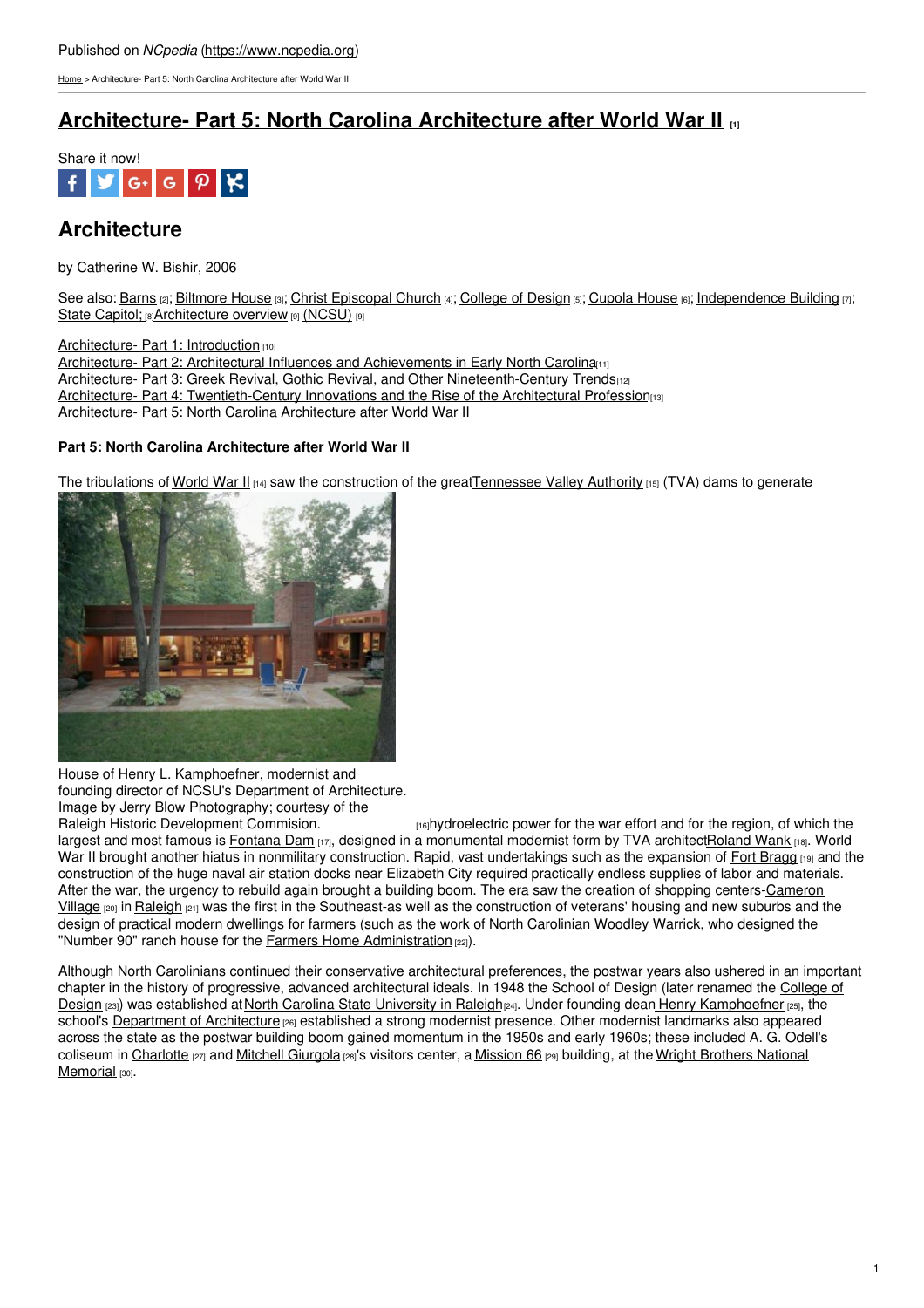

Nasher Museum of Art, Durham, NC, 2010.

Image [courtesy](https://www.flickr.com/photos/thunder/4539123517/) of Dan Mills.  $[31]$ The public reaction to the spread of architectural modernism was mixed. Before his death in 1950, N.C. State Architecture Department head [Matthew](https://www.ncpedia.org/biography/nowicki-matthew) Nowicki [32] designed the famed [Dorton](https://www.ncpedia.org/dorton-arena) Arena [33], an innovative building that eventually won over the hearts of Raleigh's citizens, even being named a National Historic Monument in 1972. When architect I. M. [Pei](http://www.pcf-p.com/a/f/fme/imp/b/b.html) [34] planted his Akzona (now Biltmore) Building on Asheville's Pack Square in 1980, it was criticized for being bland or inconsistent with the town's architectural stylings. Bold glass structures loosely influenced by the "skin and bone" style of modernist [Ludwig](http://www.greatbuildings.com/architects/Ludwig_Mies_van_der_Rohe.html) Mies van der Rohe [35], including the Blue [Cross](https://www.ncpedia.org/blue-cross-and-blue-shield-north-ca) [36] and Blue Shield headquarters in Chapel Hill and Durham's newest skyscrapers, the [People's](http://www.opendurham.org/buildings/300-morgan-st-peoples-security-insurance-building-durham-centre) Security Building [37] and [University](http://endangereddurham.blogspot.com/2011/07/university-tower-pickle-green.html) Tower [38], have received mixed reviews. Arenas, once designed solely for capacity but sometimes lambasted for their outward appearance, have become more ornamental, as evidenced by comparison between Raleigh's RBC [Center](http://www.thepncarena.com/) [39](now PNC Arena) and the University of North Carolina at Chapel Hill's Dean E. Smith [Center](https://www.unc.edu/interactive-tour/athletics/athletics-dean-smith-center)<sub>[40]</sub>, built more than a decade earlier.

Public opinion has yet to stem the tide of bold new designs as North Carolina's population and need for business and cultural centers expands. The year 1999 saw plans scrapped for a 100-story skyscraper in Charlotte that would have housed the headquarters of First [Union](https://www.ncpedia.org/first-union-bank-corporation) Bank [41]. Charlotte's downtown district, however, continues to grow as it develops into the South's leading [banking](https://www.ncpedia.org/banking) [42] center. In 2005 Duke [University](https://www.ncpedia.org/duke-university) [43] opened its Nasher [Museum](http://nasher.duke.edu/) of Art [44], a modern structure with a minimalist approach designed by reputed architect [Rafael](http://www.rvapc.com/) Viñoly [45]. North Carolina will, no doubt, continue to play host to shifting architectural ideas, whether they are brought to reality in its cities or taught at its design schools.

Return to [Architecture-](https://www.ncpedia.org/architecture) Part 1: Introduction

### **References:**

John V. Allcott, *Colonial Homes in North Carolina* (repr., 1975).

Catherine W. Bishir, *North Carolina Architecture* (1990).

Bishir and others, *Architects and Builders in North Carolina: A History of the Practice of Building*(1990).

Bishir and Michael T. Southern,*A Guide to the Historic Architecture of Eastern North Carolina*(1996).

Frances Benjamin Johnston and Thomas T. Waterman,*The Early Architecture of North Carolina*(1941).

Mills Lane, *Architecture of the Old South: North Carolina*(1985).

### **Additional Resources:**

Bishir, Catherine W. 2005. *North Carolina [architecture](https://www.worldcat.org/oclc/61425759)* [46]. Chapel Hill, N.C.: University of North Carolina Press.

Bishir, Catherine W., Michael T. Southern, and Jennifer F. Martin. 1999.*A guide to the historic [architecture](https://www.worldcat.org/oclc/39442990) of western North Carolina* [47]. Chapel Hill: University of North Carolina Press.

Built Heritage of North Carolina: Historic Architecture in the Old North State, <http://www.lib.ncsu.edu/specialcollections/builtheritage/> [48].

North Carolina Architects and Builders, <http://ncarchitects.lib.ncsu.edu/> [49].

North Carolina State Historic Preservation Office,<http://www.hpo.ncdcr.gov/> [50]. Bibliography at <http://www.hpo.ncdcr.gov/bibliog.htm> [51].

Preservation North Carolina, <http://www.presnc.org/> [52].

Triangle Modernist Houses, <http://www.trianglemodernisthouses.com/index.html> [53].

Learn NC resources on [architecture](http://www.learnnc.org/search?aphrase=architecture) [54].

Resources in [libraries](https://www.worldcat.org/search?q=north+carolina+architecture) [55] [via WorldCat].

NC LIVE [search](https://www.nclive.org/cgi-bin/nclsm?url=%22http://search.ebscohost.com/login.aspx?direct=true&dbgroup=9021&bquery=%28%28architecture+AND+north+AND+carolina%29%29&cli0=FT&clv0=Y&type=1&site=ehost-live%22) results [56] on architecture and North Carolina.

#### **Image Credit:**

House of Henry L. Kamphoefner, modernist and founding director of NCSU's Department of Architecture. Image by Jerry Blow Photography; courtesy of the Raleigh Historic Development Commision. Available from [http://www.rhdc.org/henry-l-kamphoefner-](http://www.rhdc.org/henry-l-kamphoefner-house)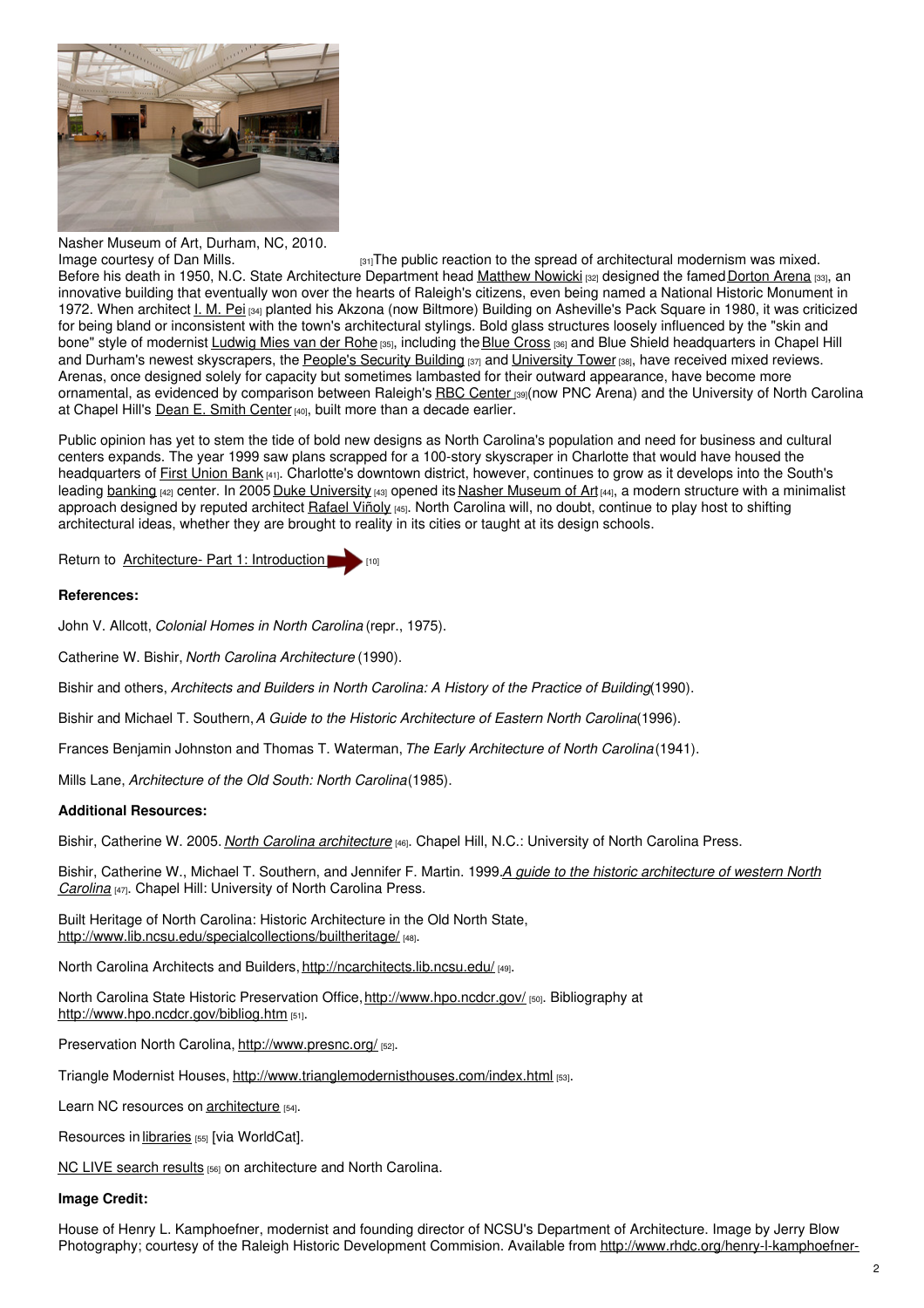#### <u>house <sub>[16]</sub> (</u>accessed September 24, 2012).

Nasher Museum of Art, Durham, NC, 2010. Image courtesy of Dan Mills. Available from https://ww[w.flic](https://www.flickr.com/photos/thunder/4539123517/)kr.com/photos/thunder/4539123517/ թղ (accessed September 24, 2012).

**Subjects:** World War II [\(1941-1945\)](https://www.ncpedia.org/category/subjects/world-war-ii) [57] Post War 20th Century [\(1946-2000\)](https://www.ncpedia.org/category/subjects/post-war-20th-cen)<sup>[58]</sup> 21st Century [\(2001-present\)](https://www.ncpedia.org/category/subjects/21st-century-2001) [59] [Architecture](https://www.ncpedia.org/category/subjects/architecture) [60] **Authors:** Bishir, [Catherine](https://www.ncpedia.org/category/authors/bishir-catherine-w) W. [61] **Origin - location:** Dare [County](https://www.ncpedia.org/category/origin-location/coastal-25) [62] [Asheville](https://www.ncpedia.org/category/origin-location/mountain-9) [63] [Durham](https://www.ncpedia.org/category/origin-location/piedmont-8) [64] [Chapel](https://www.ncpedia.org/category/origin-location/piedmont-5) Hill [65] [Raleigh](https://www.ncpedia.org/category/origin-location/piedmont-0) [66] **From:** [Encyclopedia](https://www.ncpedia.org/category/entry-source/encyclopedia-) of North Carolina, University of North Carolina Press.[67]

1 January 2006 | Bishir, Catherine W.

**Source URL:** https://www.ncpedia.org/architecture-part-5-north-carolina

#### **Links**

- [1] https://www.ncpedia.org/architecture-part-5-north-carolina
- [2] https://www.ncpedia.org/barns
- [3] https://www.ncpedia.org/biltmore-house
- [4] https://www.ncpedia.org/christ-episcopal-church
- [5] https://www.ncpedia.org/college-design
- [6] https://www.ncpedia.org/cupola-house
- [7] https://www.ncpedia.org/independence-building
- [8] https://www.ncpedia.org/state-capitol
- [9] https://www.ncpedia.org/architecture-overview
- [10] https://www.ncpedia.org/architecture
- [11] https://www.ncpedia.org/architecture-part-2-architectural
- [12] https://www.ncpedia.org/architecture-part-3-greek-revival
- [13] https://www.ncpedia.org/architecture-part-4-twentieth
- [14] https://www.ncpedia.org/world-war-ii
- [15] http://www.tva.com/abouttva/history.htm
- [16] http://www.rhdc.org/henry-l-kamphoefner-house
- [17] https://www.ncpedia.org/fontana-dam
- [18] http://www.tva.com/heritage/design/index.htm
- 
- [19] https://www.ncpedia.org/fort-bragg
- [20] https://www.ncpedia.org/cameron-village
- [21] https://www.ncpedia.org/geography/raleigh
- [22] http://www.archives.gov/research/guide-fed-records/groups/096.html
- [23] http://design.ncsu.edu/
- [24] https://www.ncpedia.org/north-carolina-state-university
- [25] https://www.nps.gov/nr/travel/raleigh/kam.htm
- [26] http://design.ncsu.edu/academic-programs/architecture
- [27] https://www.ncpedia.org/geography/charlotte
- [28] http://www.mitchellgiurgola.com/
- [29] http://www.mission66.com/
- [30] https://www.ncpedia.org/wright-brothers-national-memorial
- [31] https://www.flickr.com/photos/thunder/4539123517/
- [32] https://www.ncpedia.org/biography/nowicki-matthew
- [33] https://www.ncpedia.org/dorton-arena
- 
- [34] http://www.pcf-p.com/a/f/fme/imp/b/b.html
- [35] http://www.greatbuildings.com/architects/Ludwig\_Mies\_van\_der\_Rohe.html
- [36] https://www.ncpedia.org/blue-cross-and-blue-shield-north-ca
- [37] http://www.opendurham.org/buildings/300-morgan-st-peoples-security-insurance-building-durham-centr e
- [38] http://endangereddurham.blogspot.com/2011/07/university-tower-pickle-green.html
- [39] http://www.thepncarena.com/
- [40] https://www.unc.edu/interactive-tour/athletics/athletics-dean-smith-center
- [41] https://www.ncpedia.org/first-union-bank-corporation
- [42] https://www.ncpedia.org/banking
- [43] https://www.ncpedia.org/duke-university
- [44] http://nasher.duke.edu/
- [45] http://www.rvapc.com/
- [46] https://www.worldcat.org/oclc/61425759
- [47] https://www.worldcat.org/oclc/39442990
- [48] http://www.lib.ncsu.edu/specialcollections/builtheritage/
- [49] http://ncarchitects.lib.ncsu.edu/
- [50] http://www.hpo.ncdcr.gov/
- [51] http://www.hpo.ncdcr.gov/bibliog.htm
- [52] http://www.presnc.org/
- [53] http://www.trianglemodernisthouses.com/index.html
- [54] http://www.learnnc.org/search?aphrase=architecture